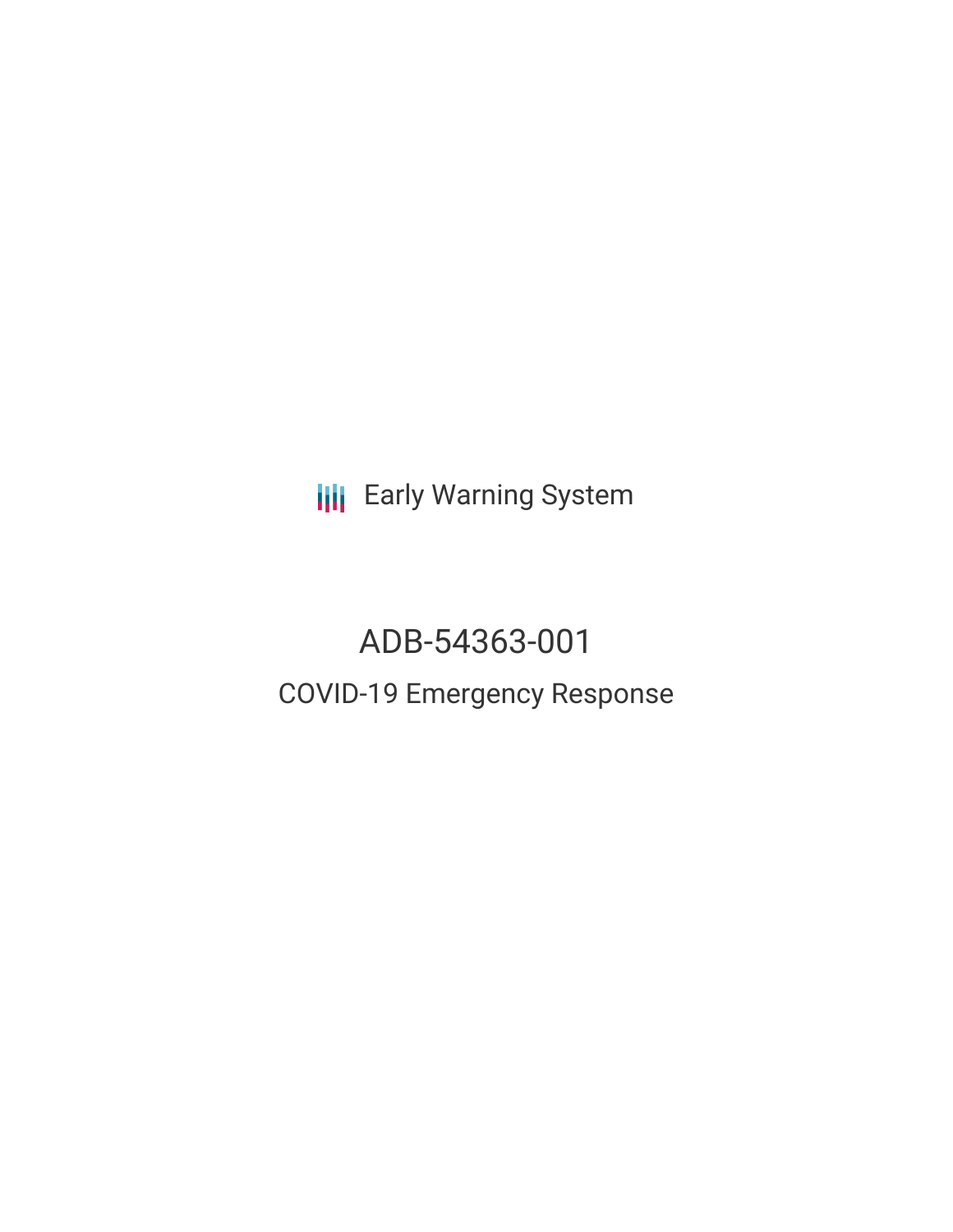

# **Quick Facts**

| <b>Countries</b>               | Tajikistan                   |
|--------------------------------|------------------------------|
| <b>Financial Institutions</b>  | Asian Development Bank (ADB) |
| <b>Status</b>                  | Approved                     |
| <b>Bank Risk Rating</b>        | FI                           |
| <b>Voting Date</b>             | 2020-08-05                   |
| <b>Borrower</b>                | Government of Tajikistan     |
| <b>Sectors</b>                 | <b>Education and Health</b>  |
| <b>Investment Type(s)</b>      | Grant                        |
| <b>Investment Amount (USD)</b> | $$2.50$ million              |
| <b>Grant Amount (USD)</b>      | \$2.50 million               |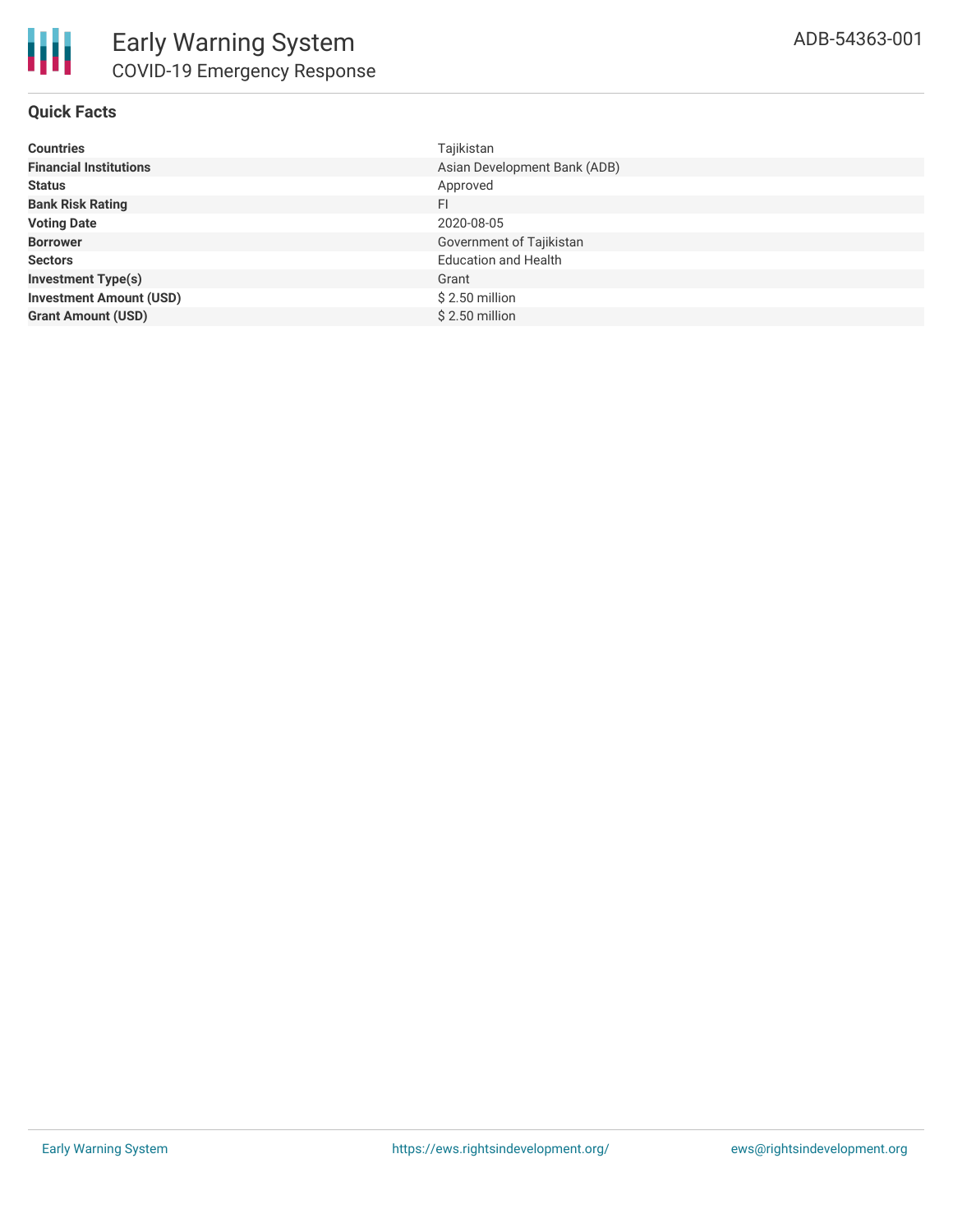

# **Project Description**

According to ADB website, the project will help finance immediate needs and deliver appropriate medical services where required. The government has indicated ADB's support would be used to improve laboratory diagnostic and testing capacity. Other needs such as procurement of medical equipment or other similar support to help the government meet its most urgent gaps may be identified as the situation evolves in the coming weeks. Recognizing the unpredictable nature of the situation and the concurrent inflow of support from other sources, flexibility is required, along with close coordination with various sources and partners. Any supplies funded from this grant need to be coordinated with other support, including the ADB-approved COVID-19 Active Response and Expenditure Support (CARES) Program, to avoid duplication.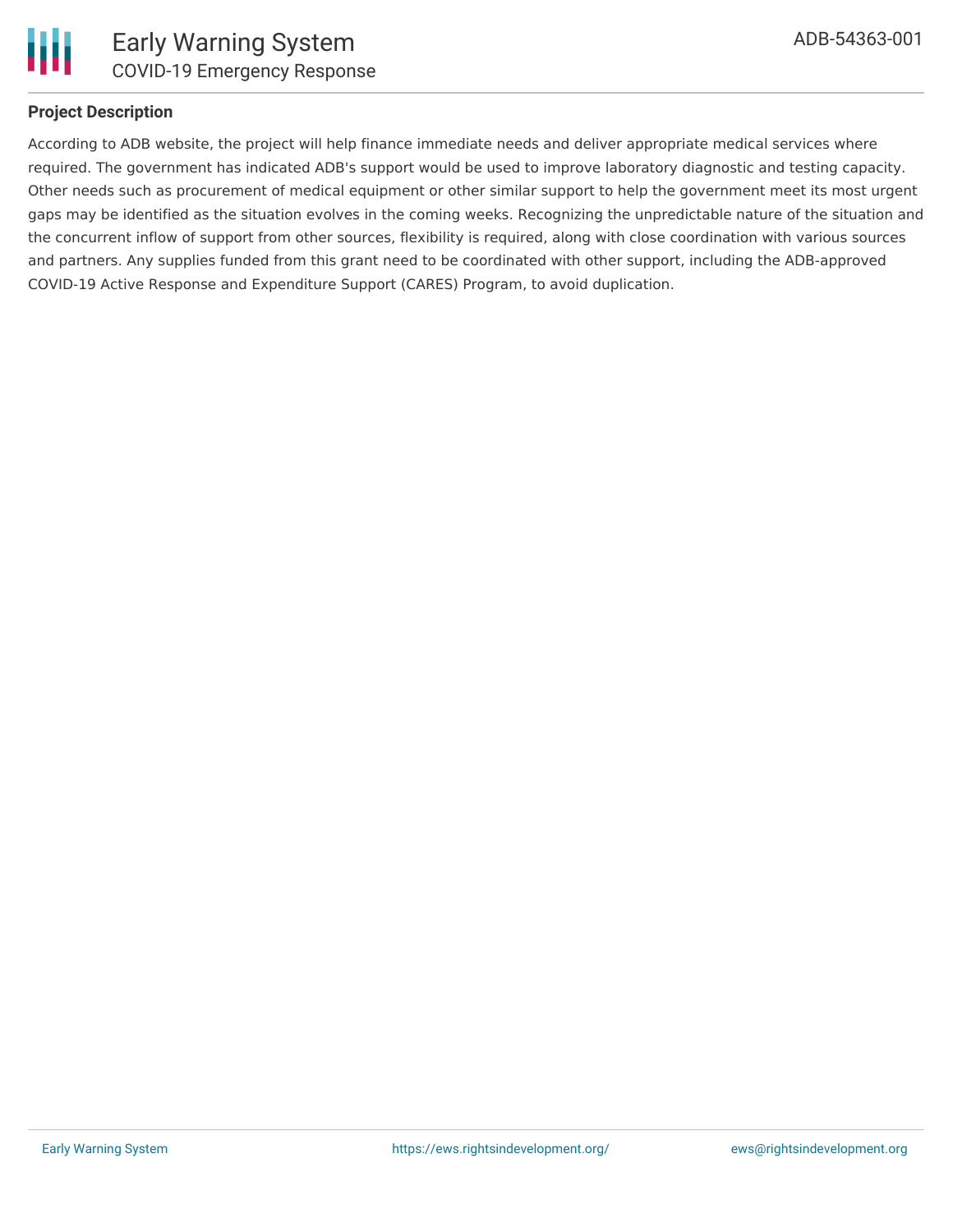# **Investment Description**

Asian Development Bank (ADB)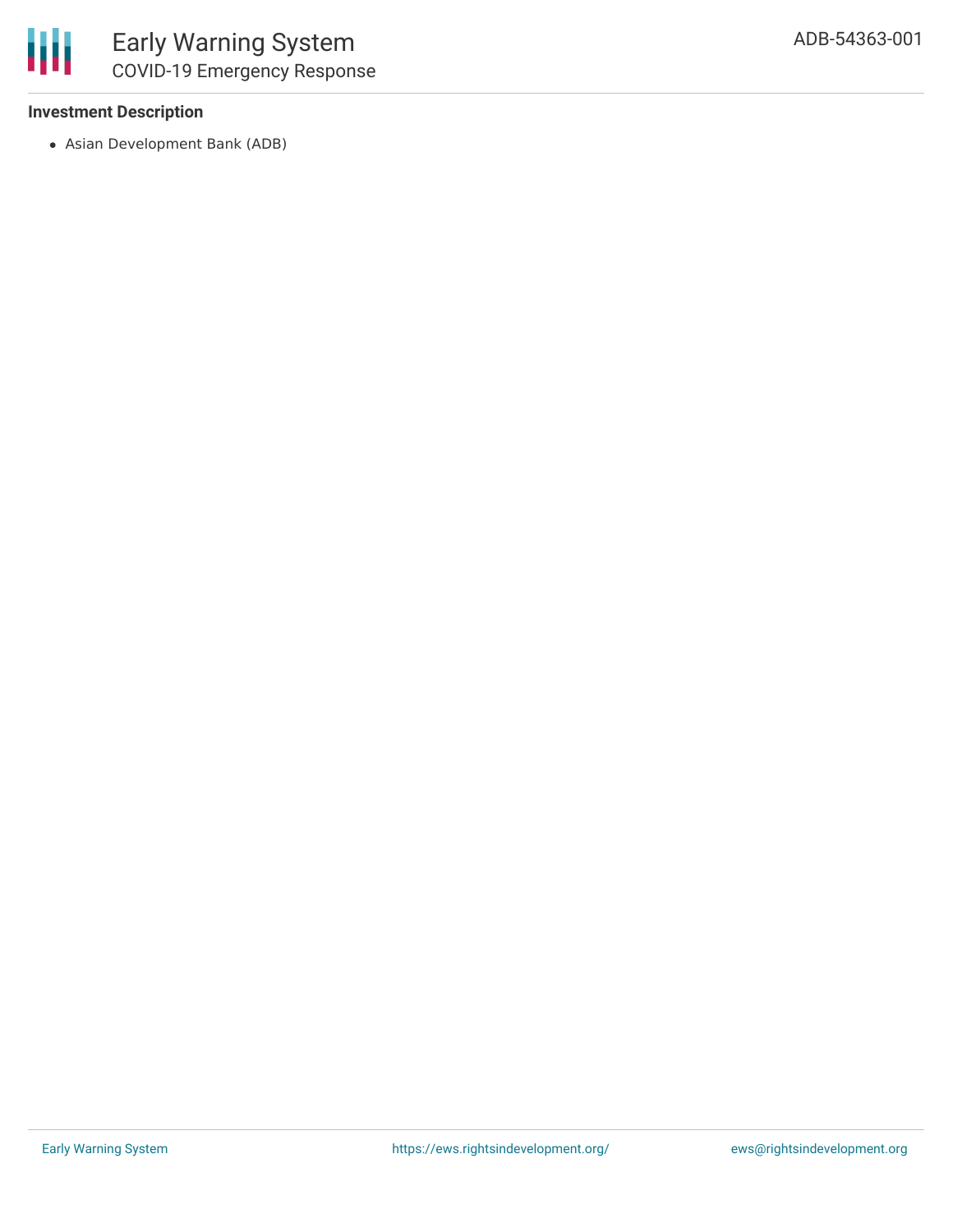

## **Contact Information**

Ministry of Finance [MINFIN@TOJIKISTON.COM](mailto:MINFIN@TOJIKISTON.COM)

3, Academic Rajabovs Dushanbe, Tajikistan

ACCESS TO INFORMATION

You can submit an information request for project information at: https://www.adb.org/forms/request-information-form

ADB has a two-stage appeals process for requesters who believe that ADB has denied their request for information in violation of its Access to Information Policy. You can learn more about filing an appeal at: https://www.adb.org/site/disclosure/appeals

#### ACCOUNTABILITY MECHANISM OF ADB

The Accountability Mechanism is an independent complaint mechanism and fact-finding body for people who believe they are likely to be, or have been, adversely affected by an Asian Development Bank-financed project. If you submit a complaint to the Accountability Mechanism, they may investigate to assess whether the Asian Development Bank is following its own policies and procedures for preventing harm to people or the environment. You can learn more about the Accountability Mechanism and how to file a complaint at: http://www.adb.org/site/accountability-mechanism/main.